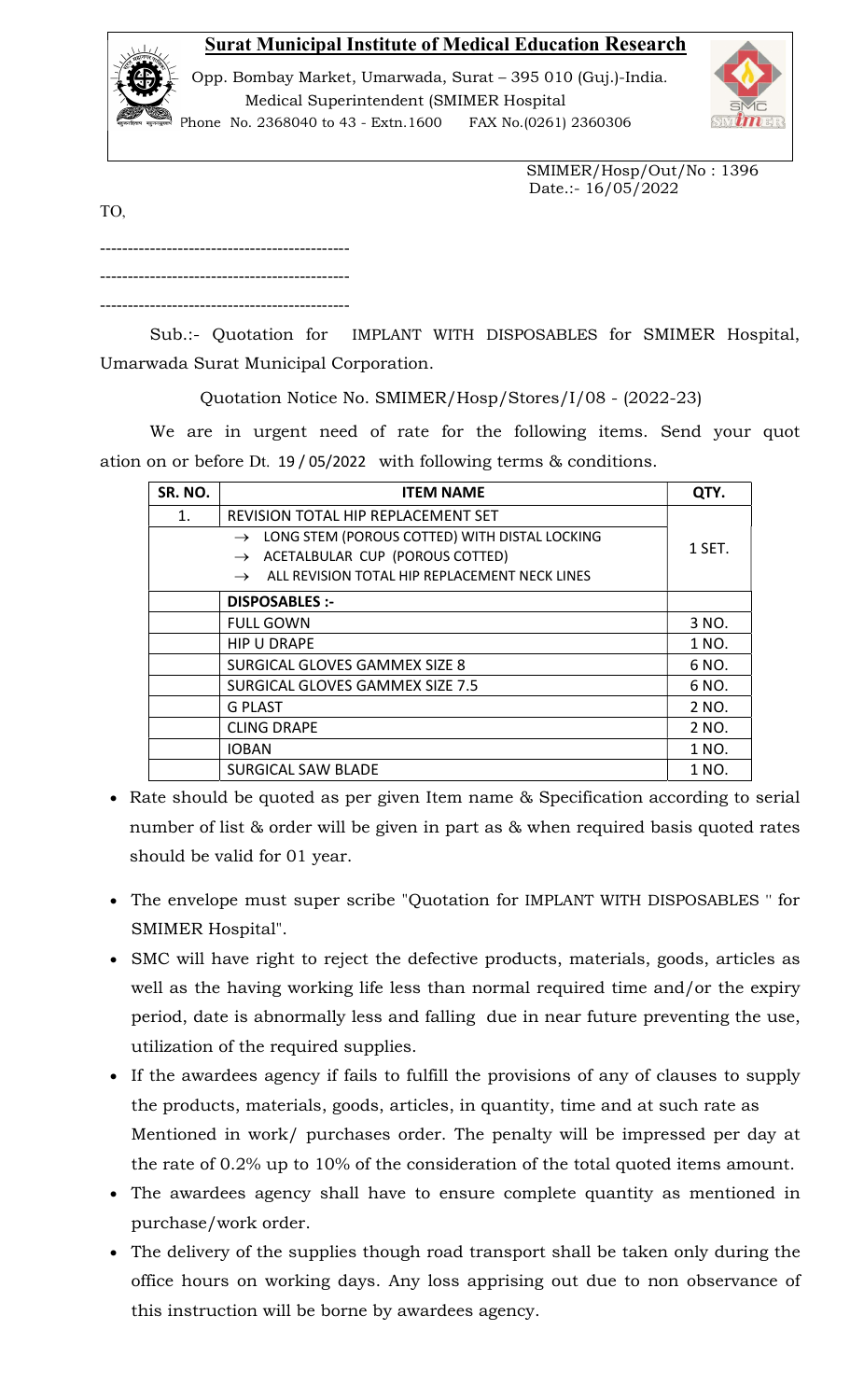- Rates/Price to be quoted should be inclusive of all Center/State taxes, levies,
- Transportation, handing charges F.O.R SMC's delivery places in SMIMER Hospital store, packing, forwarding, transit losses, insurance, loading and unloading and charges and the all other leakage, losses shall be borne by the supplier.
- Only the available items should be quoted and should be supplied with in 5 day of Purchase Order.
- Rate and Manufacturing name should be quoted in the format given above.
- GST CLAUSE FOR CONSTRUCTION/ ERECTION/ COMMISSIONING /INSTALLATION/ REPAIRE/ MAINTENANCE/RENOVATION/ FABRICATION OF STRUCTURE INCLUDING BUILDING(MEANS ALL WORKS CONTRACT/TURN KEY PROJECTS/SUPPLY OF MATERIAL/GOODS)
- GST (Goods & Service Tax) has come in existence from 1st July,2017.Contractor/Successful Bidder is bound to pay any amount of GST prescribed by the Govt. of India as per the Terms of contract agreed upon during the course of execution of this Contract.
- During the course of execution of contract, if there is any change in Rate of GST (Goods & Service Tax) by the Government, the same shall be reimbursed / recovered separately by SMC, subject to the successful Tenderer /Contractor to the Competent Authority along with a Certificate from Chartered Accountant of Contractor / Successful Bidder certifying that the amount of GST paid to the Government and the same shall be intimated/submitted/claimed within 30(Thirty ) Days form the date of payment. Remittance of GST within stipulated period shall be the sole responsibility of the Successful Bidder/Contractor, failing which, SMC may recover the amount due, from any other payable dues with SMC and decision of Municipal Commissioner shall be final and binding on the Contractor / Successful Bidder in this regard. Further, the non-payment of GST to the Government may lead to the termination of contract and forfeiture of Security Deposit / Performance Guarantee Amount.
- If imposition of any other new Taxes /Duties /Levies / Cess or any other incidentals etc. or any increase in the existing Taxes / Duties / Levies /Cess or any other incidentals etc.(Excluding GST) are imposed during the course of the contract, the same shall be borne by the Contractor / Successful Bidder only, in no case SMC shall be liable for the same.
- The successful awardees will be required to place Security Deposit (SD)  $@$  5% (Five percent) of the consideration of the contract amount by demand draft or Banker's Cheque of any scheduled/nationalized bank payable at Surat drawn in favour of "Commissioner, Surat Municipal Corporation" Security deposit must be submitted with in 15 days or time limit allowed in work order/Purchase order from the date of notice of security deposit will be imposed of each day.
- On awarding the contract , the awardees agency will have to enter into a written agreement using Gujarat State Stamp Paper value of Rs.300/- in case of security deposit submitted by cash or demand draft.
- The Security Deposit will be returned after the completion of defect liability period